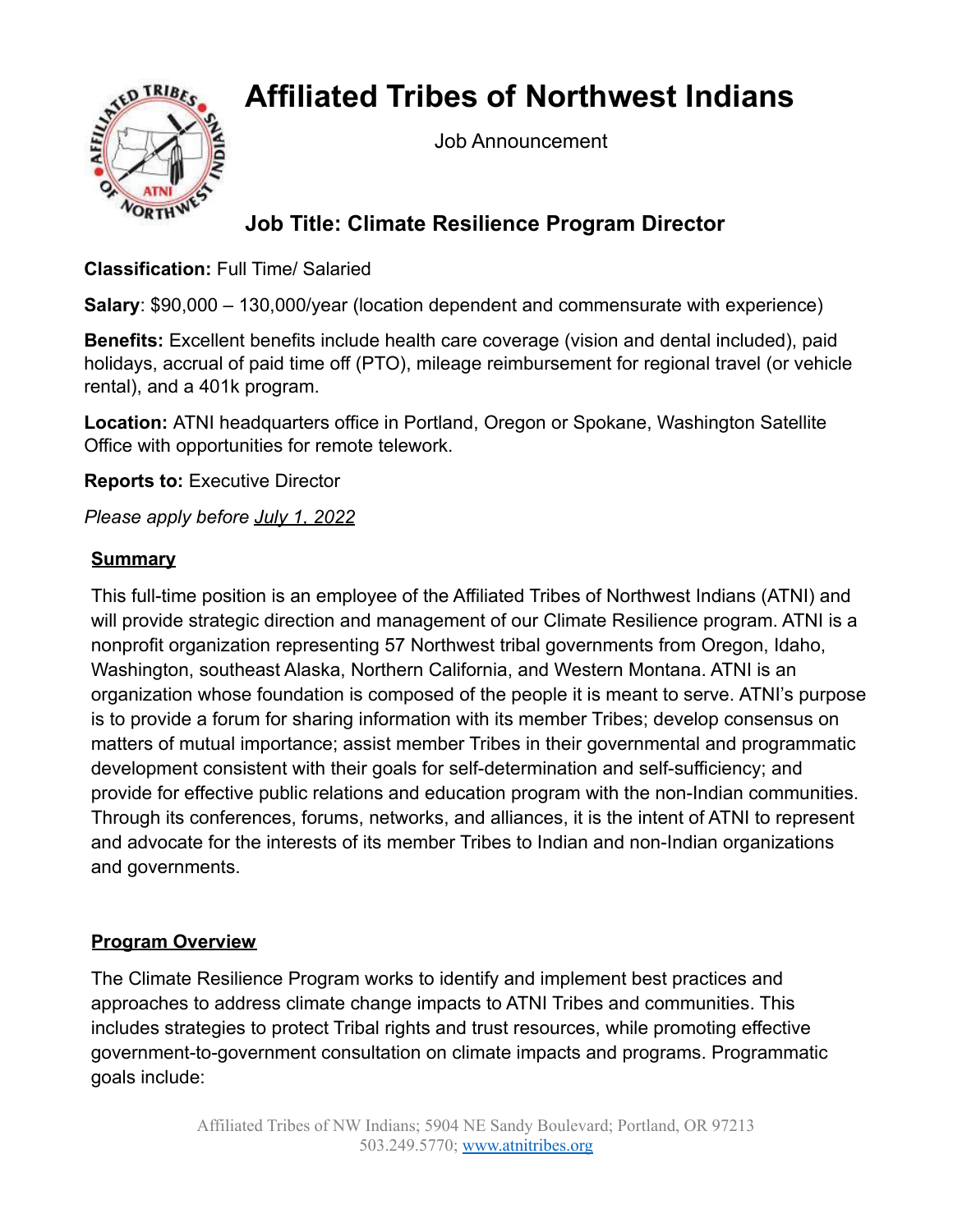- Ensuring ATNI member Tribes are engaged and aware of opportunities provided by federal/state/tribal climate change and tribal resilience programs.
- Serving as a clearinghouse for and coordinator of tribal and intertribal efforts related to climate and tribal resilience.
- Supporting ATNI's participation in regional, national, and international climate policy, adaptation, and mitigation efforts.
- Supporting ATNI member Tribes in identifying and securing funding to build tribal resilience and capacity.

### **Duties and Responsibilities**

- Develops strategy and guidance for the Climate Resilience Program while managing staff (including Tribal liaisons, program coordinators, interns and fellows, contractors, and volunteers), and operations (including administration of grants). Ensures that ATNI accomplished our programmatic goals and objectives.
- Understands the breadth of our programming and value of our services provided to ATNI Tribes.
- Engages with regional and national climate change and tribal resilience organizations to ensure ATNI Tribes are aware and able to take advantage of the federal, state, tribal, and non-profit climate change programs, and opportunities.
- Assists ATNI leadership and partners to research and draft policy related to climate change, adaptation, and mitigation efforts and provides assessments of the policy impacts for Tribes.
- Ensures ATNI representation on panels, strategy sessions, workshops, and meetings at all levels, including the NCAI Climate Action Task Force Technical Committee.
- Ensures continued financial support for ATNI and programmatic activities and staff through grants, philanthropy, partnerships, governmental funding, and contractual relationships.
- Comprehends ATNI's memorandum of understanding and relationships between our Program, the BIA Tribal Climate Resilience Program, and the Northwest Climate Adaptation Science Center (NW CASC); the relationships between our Program, our Tribes, and our external partners. Fosters internal and external partnerships to maximize benefits of our program for Tribes.
- Facilitates information sharing with and support for ATNI and its member tribes regarding climate resilience funding for building tribal capacity. Ensures regular communications and outreach of ATNI's member tribes via the ATNI Climate Change website, the Pacific Northwest Tribal Climate Change Network, and other media forums.
- Ensures that ATNI serves as a clearinghouse for and coordinator of tribal and intertribal climate resilience efforts.
- Oversees the coordination, planning, logistics, accounting, and programmatic activities for our internship program, training, workshops, conferences, including ATNI's Tribal Climate Camps, Tribal Leadership Climate Summits, among others.
- Supervises ATNI's climate support efforts to tribal governments and climate resilience stakeholders in coordination with the NW CASC and other partners.